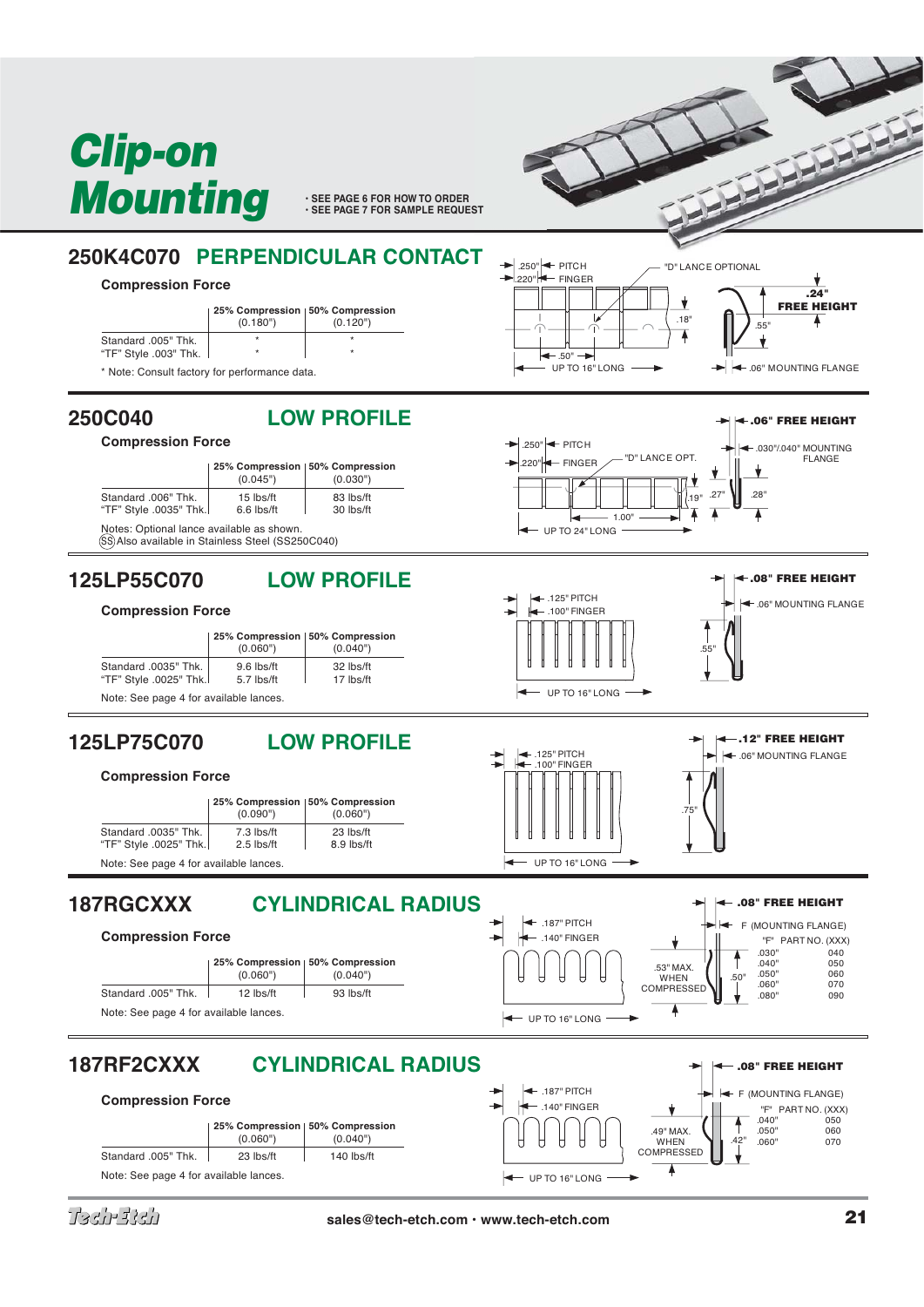

**• SEE PAGE 6 FOR HOW TO ORDER**<br>• SEE PAGE 7 FOR SAMPLE REQUEST

FEBEEF



 $-$  UP TO 18" LONG

ka.

Tashestah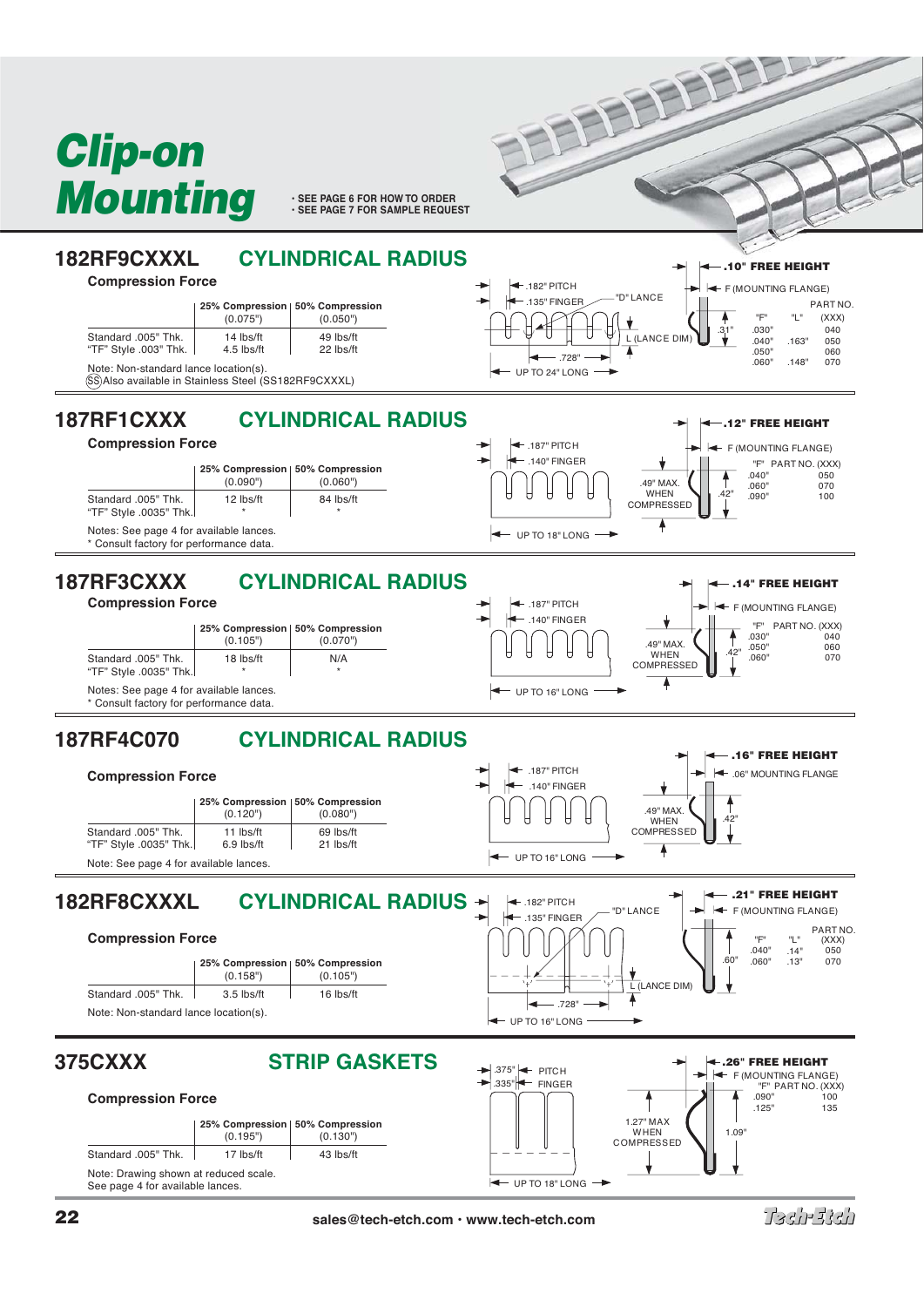

• SEE PAGE 6 FOR HOW TO ORDER **AND A BULGARY CONDERNATION** 

# **250KC070L REVERSE BEND CONTACTS**

## **Compression Force**

|                                                                                                                                 | 25% Compression   50% Compression<br>(0.150") | (0.100")    |
|---------------------------------------------------------------------------------------------------------------------------------|-----------------------------------------------|-------------|
| Standard .005" Thk.                                                                                                             | 5 lbs/ft                                      | $15$ lbs/ft |
| Note: Non-standard lance location(s). Also available in 25 ft. rolls.<br>Scores for break off between 1/2" increments optional. |                                               |             |



# **250K2C070L REVERSE BEND CONTACTS**

### **Compression Force**





# **187KC080 REVERSE BEND CONTACTS**







.150" FINGER .165" PITCH

 $-$  UP TO 24" LONG



 $\overline{.22}$ "  $\overline{.38}$ "

**.07" FREE HEIGHT**

.06" MOUNTING FLANGE **.07" FREE HEIGHT**

## **165TC070 TWISTED CONTACTS**





# **165TCXXXM TWISTED CONTACTS**

## **Compression Force**



# **95TCXXX TWISTED CONTACTS**